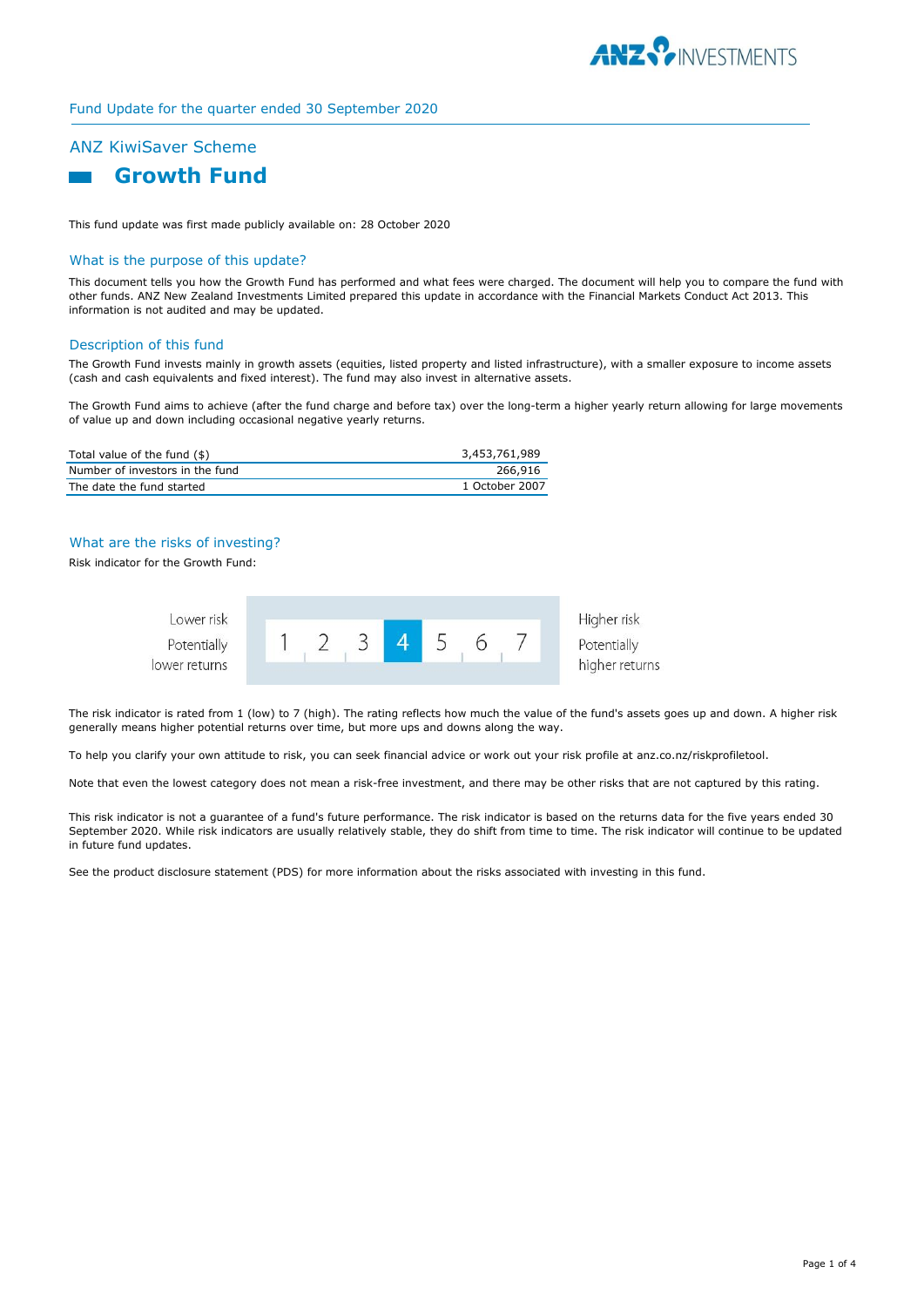# How has the fund performed?

|                                               | Average over past<br>five years | Past year |  |
|-----------------------------------------------|---------------------------------|-----------|--|
| Annual return                                 |                                 |           |  |
| (after deductions for charges and tax)        | 7.36%                           | 1.99%     |  |
| <b>Annual return</b>                          |                                 |           |  |
| (after deductions for charges but before tax) | 8.64%                           | 3.35%     |  |
| Market index annual return                    |                                 |           |  |
| (reflects no deduction for charges and tax)   | 9.59%                           | 3.65%     |  |

The market index annual return is calculated using the target investment mix and the indices of each asset class.

Additional information about the market index is available in the statement of investment policy and objectives on the offer register at www.disclose-register.companiesoffice.govt.nz.



# **Annual return graph**

This shows the return after fund charges and tax for each of the last 10 years ending 31 March. The last bar shows the average annual return for the last 10 years, up to 30 September 2020.

**Important:** This does not tell you how the fund will perform in the future.

Returns in this update are after tax at the highest prescribed investor rate (PIR) of tax for an individual New Zealand resident. Your tax may be lower.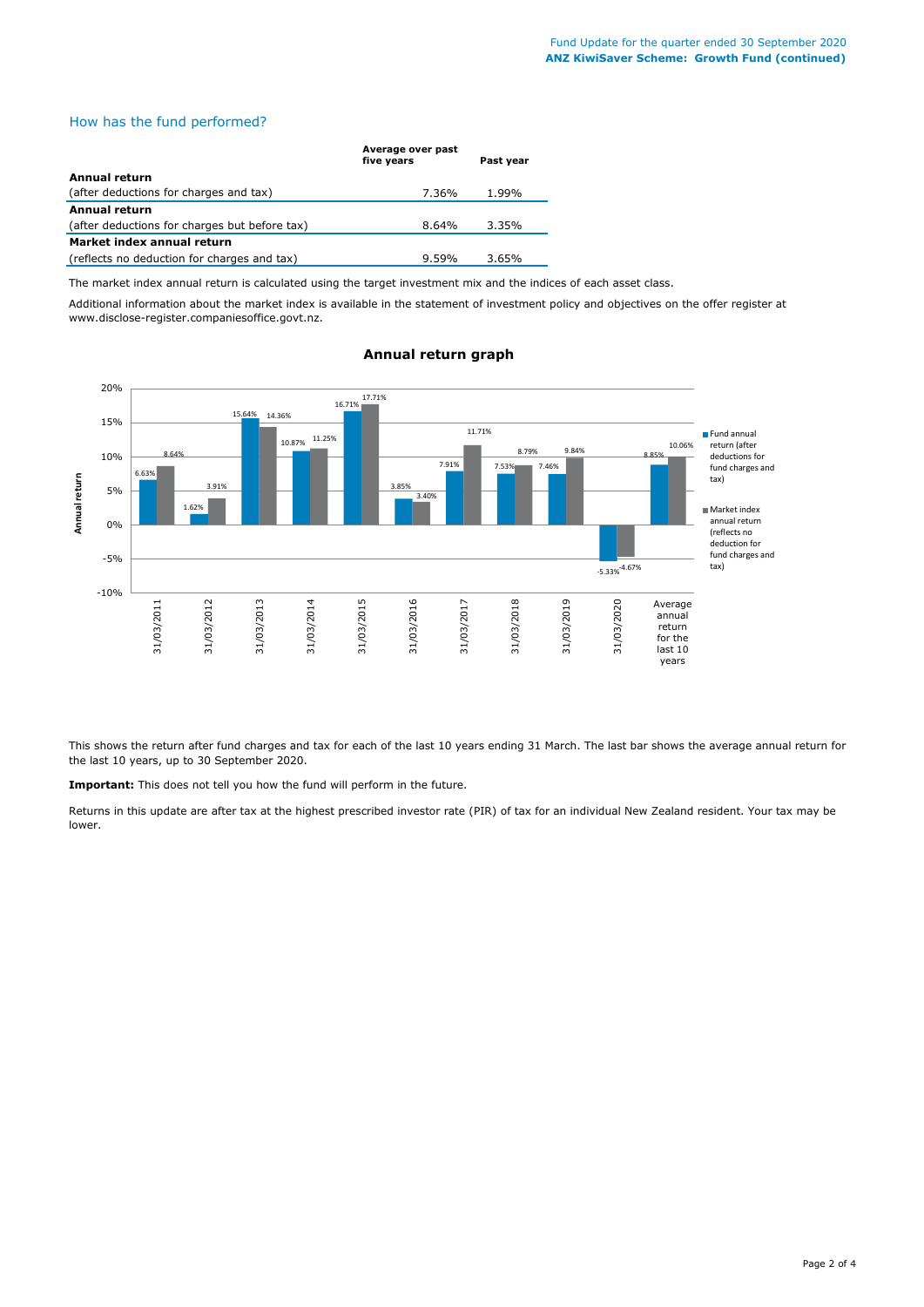# What fees are investors charged?

Investors in the Growth Fund are charged fund charges. In the year to 31 March 2020 these were:

|                                             | % of net asset value          |
|---------------------------------------------|-------------------------------|
| Total fund charges <sup>1</sup>             | 1.06%                         |
| Which are made up of:                       |                               |
| Total management and administration charges | 1.06%                         |
| Including:                                  |                               |
| Manager's basic fee                         | 1.00%                         |
| Other management and administration charges | $0.06\%$                      |
| <b>Total performance based fees</b>         | $0.00\%$                      |
|                                             | Dollar amount per<br>investor |
| <b>Other charges</b>                        |                               |
| Membership Fee <sup>2</sup>                 | \$18                          |

Investors are not currently charged individual action fees for specific actions or decisions (for example, for withdrawing from or switching funds). See the PDS for more information about Scheme fees.

Small differences in fees and charges can have a big impact on your investment over the long term.

# Example of how this applies to an investor

Sarah had \$10,000 in the fund at the start of the year and did not make any further contributions. At the end of the year, Sarah received a return after fund charges were deducted of \$199 (that is 1.99% of her inital \$10,000). Sarah also paid \$18 in other charges. This gives Sarah a total gain after tax of \$181 for the year.

# What does the fund invest in?

#### **Actual investment mix<sup>3</sup> Target investment mix<sup>3</sup>**

This shows the types of assets that the fund invests in. This shows the mix of assets that the fund generally intends to invest in.